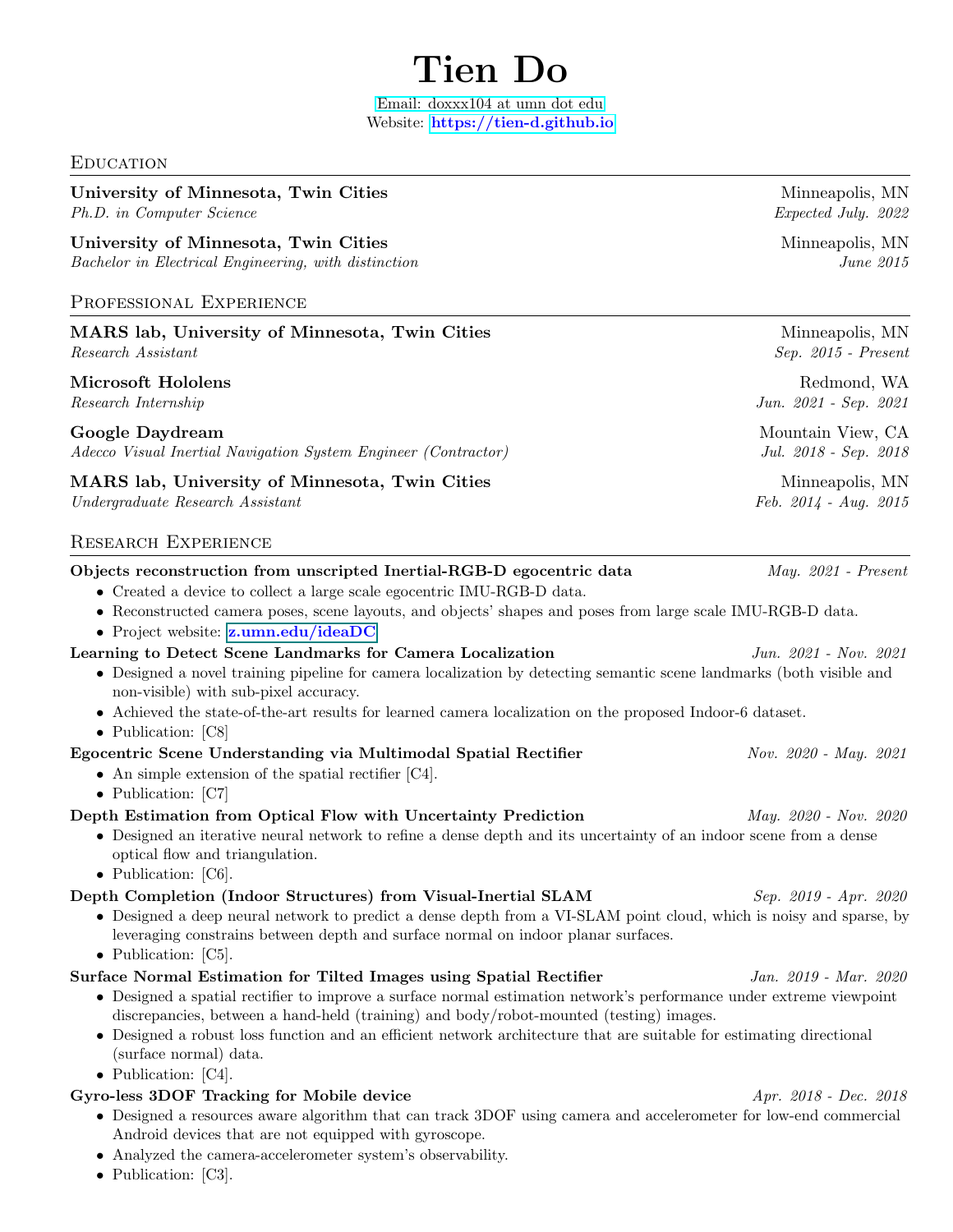## Dynamically Feasible Motion Planning for Quadrotors Sep. 2016 - Apr. 2018

- Developed and analyzed the closed-form solution for a boundary value problem capturing the quadrotor's kinematics using differential flatness.
- Integrated the closed-form motion primitives to an efficient sampling-based motion planning for quadrotor in simulated environments.

## **Optimal Visual Information Selection** Sep. 2016 - Apr. 2018

- Designed a convex relaxation algorithm to select a suboptimal set of visual measurements for precise 6DOF pose estimation and proved its suboptimal bounds.
- Designed simulations to illustrate the algorithm's performance against greedy-based algorithms.

## **Dual Cameras Quadrotor Navigation** Sep. 2015 - Aug. 2016

- Designed an algorithm for fusing inertial information and measurements from 2 decoupled forward- and downward-pointing cameras.
- Designed a resources-allocation for visual measurements between 2 cameras with different pointing directions.
- Integrated the above algorithms into a commercial-grade quadrotor Bebop.
- Publication: [C2].

## Autonomous Navigation through Image-defined Paths  $Auq. 2014$  - Aug. 2015

- Designed a topological-map-based autonomous navigation system for a quadrotor.
- Achieved real-time navigations through many challenging environments on a commercial-grade quadrotor Bebop with its own sensors (camera, IMU, ultrasonic).
- Publications: [J1], [C1].

## PUBLICATIONS

#### Journal Articles

[J1]. Tien Do, Luis C. Carrillo-Arce, and Stergios I. Roumeliotis, "High-Speed Autonomous Quadrotor Navigation through Visual and Inertial Paths". International Journal of Robotics Research (IJRR), 2019.

#### Conference Papers

- [C8]. Tien Do, Ondrej Miksik, Joseph DeGol, Hyun Soo Park, and Sudipta N. Sinha, "Learning to Detect Scene Landmarks for Camera Localization". IEEE/CVF Conference on Computer Vision and Pattern Recognition (CVPR), 2022, [Oral Presentation]
- [C7]. Tien Do, Khiem Vuong, and Hyun Soo Park, "Egocentric Scene Understanding via Multimodal Spatial Rectifier". IEEE/CVF Conference on Computer Vision and Pattern Recognition (CVPR), 2022, [Oral Presentation]
- [C6]. Tong Ke, Tien Do, Khiem Vuong, Kourosh Sartipi, and Stergios I. Roumeliotis, "Deep Multi-view Depth Estimation with Predicted Uncertainty". International Conference on Robotics and Automation (ICRA), 2021.
- [C5]. Kourosh Sartipi, Tien Do, Tong Ke, Khiem Vuong, and Stergios I. Roumeliotis, "Deep Depth Estimation from Visual-Inertial SLAM". International Conference on Intelligent Robots and Systems (IROS), 2020.
- [C4]. Tien Do, Khiem Vuong, Stergios I. Roumeliotis, and Hyun Soo Park, "Surface Normal Estimation of Tilted Images via Spatial Rectifier". European Conference on Computer Vision (ECCV), 2020, [Spotlight Presentation].
- [C3]. Tien Do, Leo Neira, Yang Yang, and Stergios I. Roumeliotis, "Attitude Tracking from a Camera and an Accelerometer on Gyro-less Devices ". International Symposium on Robotics Research (ISRR), 2019.
- [C2]. Kejian J. Wu, Tien Do, Luis C. Carrillo-Arce, and Stergios I. Roumeliotis, "On the VINS resource-allocation problem for a dual-camera, small-size quadrotor". International Symposium on Experimental Robotics (ISER), 2016.
- [C1]. Tien Do, Luis C. Carrillo-Arce, and Stergios I. Roumeliotis, "Autonomous flights through image-defined paths". International Symposium on Robotics Research (ISRR), 2015, [Invited to IJRR Special Issues].

#### Selected Coursework

#### Computer Science

- Machine Learning, Professor Banerjee Arindam
- Computer Graphics, Animation and Planning in Games, Professor Stephen Guy
- Sensing and Estimation in Robotics, Professor Stergios Roumeliotis
- Computational Aspects of Matrix Theory, Professor Yousef Saad
- Sparse Matrix Computations, Professor Yousef Saad

## Aerospace Engineering

- Convex Optimization methods in Control Theory, Professor Peter Seiler
- Intermediate Dynamics, Professor Richard Linares